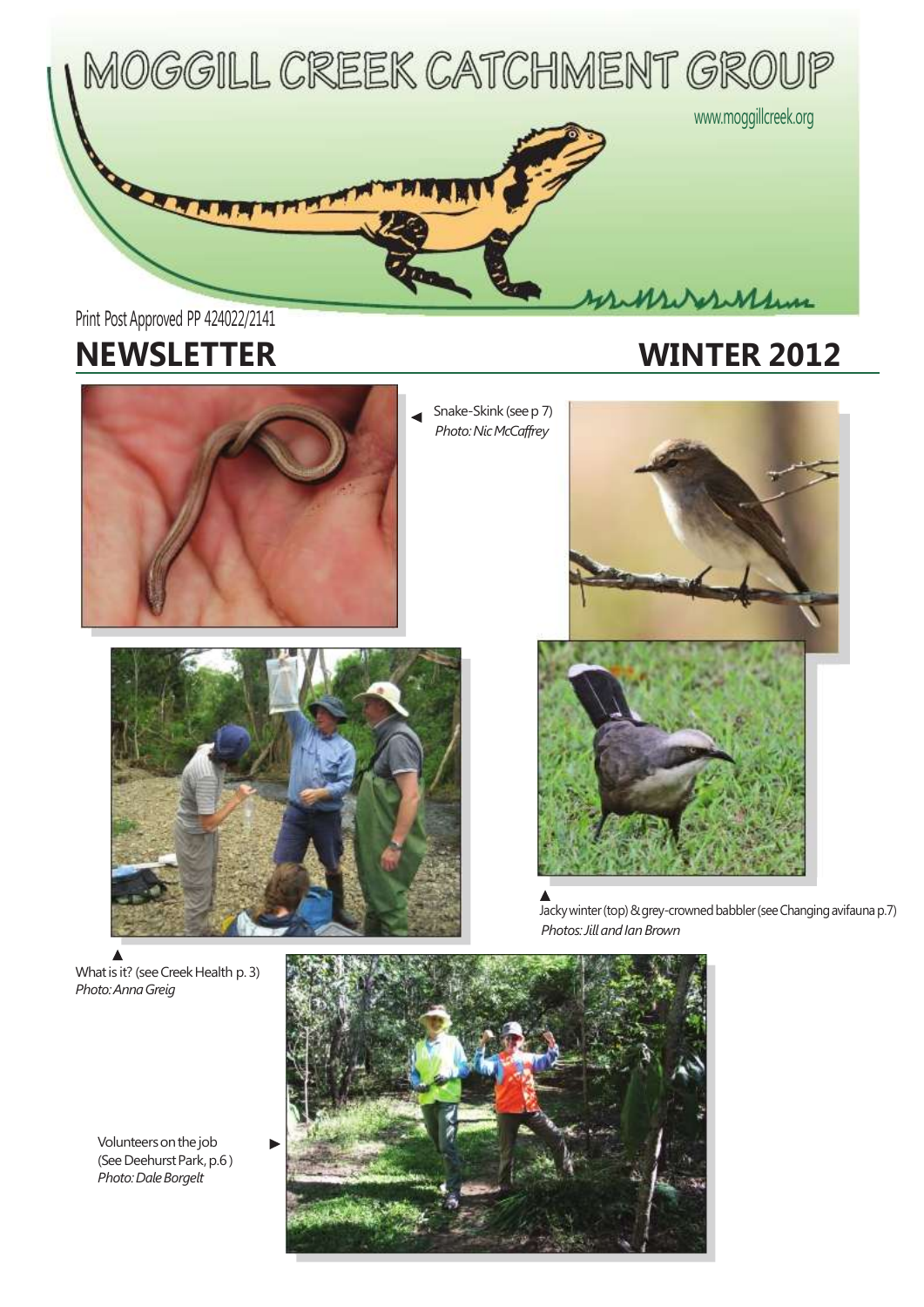## **Editorial**

There are so many things which we would like to do but can't, because not enough of our quite large membership will put up their hands when we call for volunteers. They are inclined to say that they already have other things to do. Perhaps so, but think about what our activities usually offer. They are contributions to the community at large. They are interesting. They are an opportunity to learn something new which at least for many people is a pleasure. And finally, the company of other participants. (This latter has proven to be so important among our nursery volunteers.) Examples of successful groups are *reported elsewhere in this issue; Creek Health Monitoring Program and Deerhurst Park / Gap Creek Bushcare.*

Your Editor always prays that the next issue will receive an unexpected, interesting contribution; usually without luck. This time fortune has smiled on him, with two such. The discovery of skinks in his garden is a reminder of the great pleasure which comes to the amateur naturalist from sighting something new within his interests. Remember, we have some special interest groups here which you may care to join. The other article on changing occurrence of bird species is at least comforting to us *older residents who were starting to worry that our memories were failing.*

If you have seen or think or know something which could be of interest to others, do tell us about it.



Proudly supported by Brisbane City Council



Dedicated to a better Brisbane

#### *MARKTHISONYOURCALENDAR*

**Monday 30th July 7.30pm Brook eld Hall MCCG MID-YEAR PUBLIC MEETING**

**Guest Speaker: Cathryn Dexter, Senior Research Ecologist at Gri th University**

**Topic: Sealing theirfate: Implications ofthe Gap Creek Road up-grade**

**We hope you can come**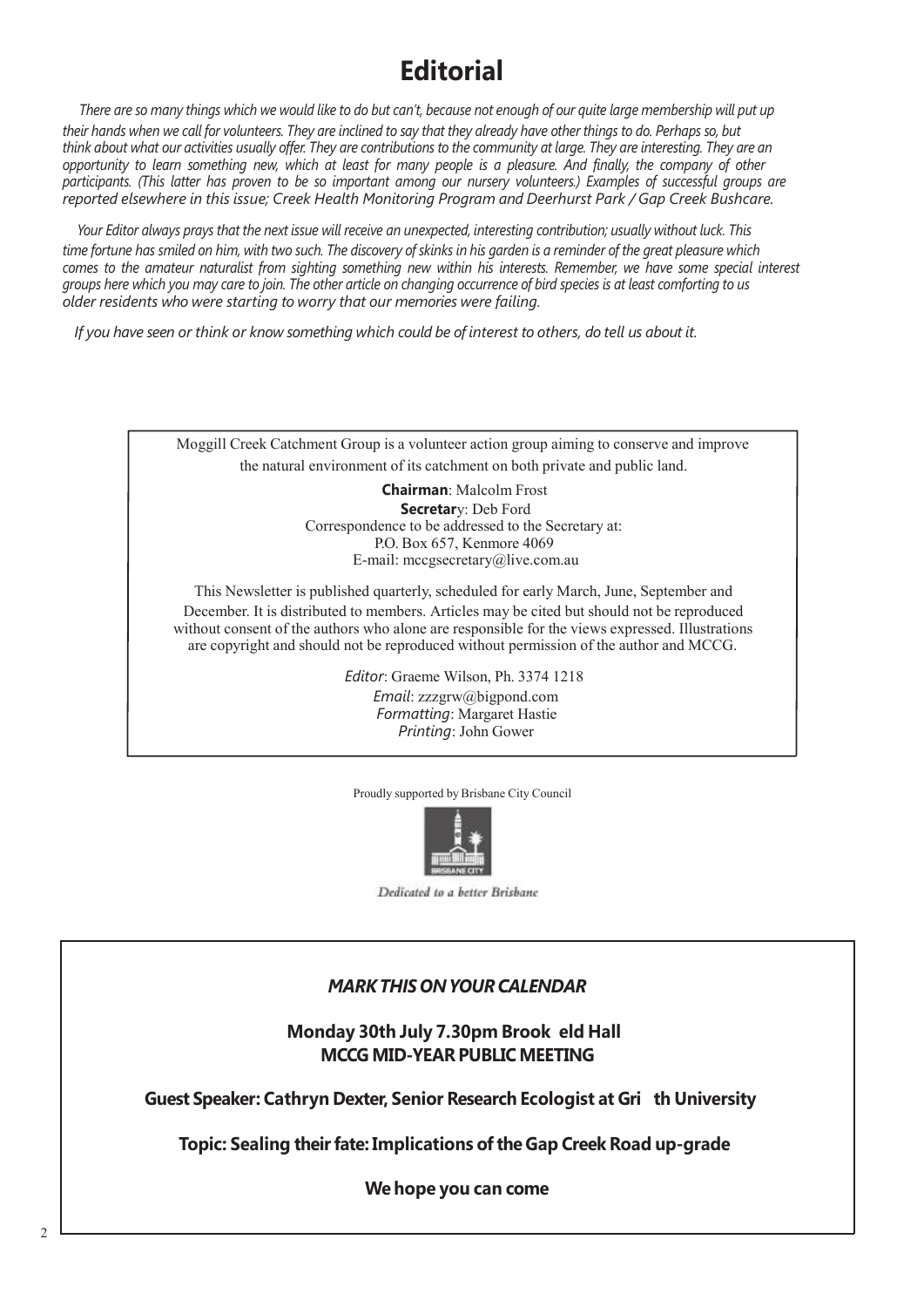## **Chairman's Report - 2011**

Another above average wet season and a relatively cool Autumn should see good soil moisture levels in the catchment carry through to Spring at least. This is good news for planting and also a warning to be prepared to control those vigorous weeds. At the moment the weather forecasters are currently hedging their bets on the general rainfall forecast for Summer 2012.

As a consequence of the review of the Moggill Creek Catchment Group (MCCG) released in 2011, the Management Committee has identified a number of potential projects for which we are now seeking funds. For example, we all know that Cat`s Claw is a dangerously invasive weed in our catchment and is overwhelming the ability of local landholders to control it. This project aims to target major infestations with the most effective control methods in order to allow the native vegetation to regenerate. Another project proposal is focussed on working with local landholders to remove invasive weeds and improve riparian health in one sub-catchment. Submissions have been made to local, State and Federal governments and the outcome of those processes should be known in the near future.

Governments are currently the major source of project funding for the MCCG through a variety of environmentally focussed programs. Our submissions have to compete on merit with thousands of others and hence we are not always successful in obtaining financial support for a project. The 2011 review recommended that we "should actively seek commercial sponsors". We have conducted a successful project supported by Moggill Constructions P/L and we are keen to more fully exploit other opportunities for partnerships with the private sector in the future. We are always open to ideas on how we might best achieve this. It is worth remembering that funds used by organisations such as the MCCG leverage the very considerable inputs from our volunteers. In other words, a little investment goes a long way.

*Malcolm Frost*

#### **Creek Health Monitoring Program**

The Creek Health Monitoring Program (CHMP) is now in its second year of surveys with approximately 25-40 community volunteers participating in each survey. The program"s objectives include assessing current aquatic and riparian conditions throughout the catchment, monitoring trends through time, identifying reaches of Moggill Creek which require particular attention and increasing community awareness.

Tim Howell and Camille Percival from Ecosure analysed and interpreted the results of the surveys (April & November 2011). These results have revealed that water quality in Moggill Creek is variable but generally reasonable and there is a good diversity of both macroinvertebate and fish species. Fish species diversity did decline between April and November surveys; however, this could be attributed to a wide range of factors including instream scouring before the April sample reducing structural habitat and making the box traps more appealing as refuge or seasonal changes in water temperature. Low dissolved oxygen and slightly high pH were observed at a small number of sites in both surveys but appeared to have varied in regards to which sites between the surveys. However, it is still too early in the program to identify any particular spatial and temporal trends in aquatic ecosystem health. For further information and survey results see the MCCG website.

In order to maximise the outcomes of the CHMP program it is important that we continue carrying out the surveys twice a year. Each year that data is collected we gain a better understanding of the processes affecting Moggill Creek (including threats to aquatic and riparian ecosystems), seasonal cycles and changes in species distribution. While we continue to maintain a good standard of data and with repeated surveys we are also in a better position to inform land managers and bring about positive change. This requires an ongoing commitment from MCCG and its members to keep the program alive through participation in surveys on an ongoing or occasional basis. Feedback from volunteers suggests that it is an enjoyable and interesting experience and a great social occasion with some groups even opting for a get-together after the survey and a few glasses of wine! It also gives members and volunteers a greater understanding of the processes affecting their catchment and direct observation of changes at their sites over time.

The first survey for 2012 was due to be held in April. However, a rain event the day before the survey would have influenced the survey results and it has been postponed until Sunday 17 June 2012. This year we are grateful for the assistance of up to 30 students from the University of Queensland who have volunteered to give a hand on the day. (See photo on p.1)

So if you feel inspired by the great work that is being done and want to help, either on an ongoing basis or once-off, please contact Stacey Hodge or Anna Greig, Moggill Creek Rangers, on 3407 0052 or stacey.hodge@brisbane.qld.gov.au or anna.greig@brisbane.qld.gov.au .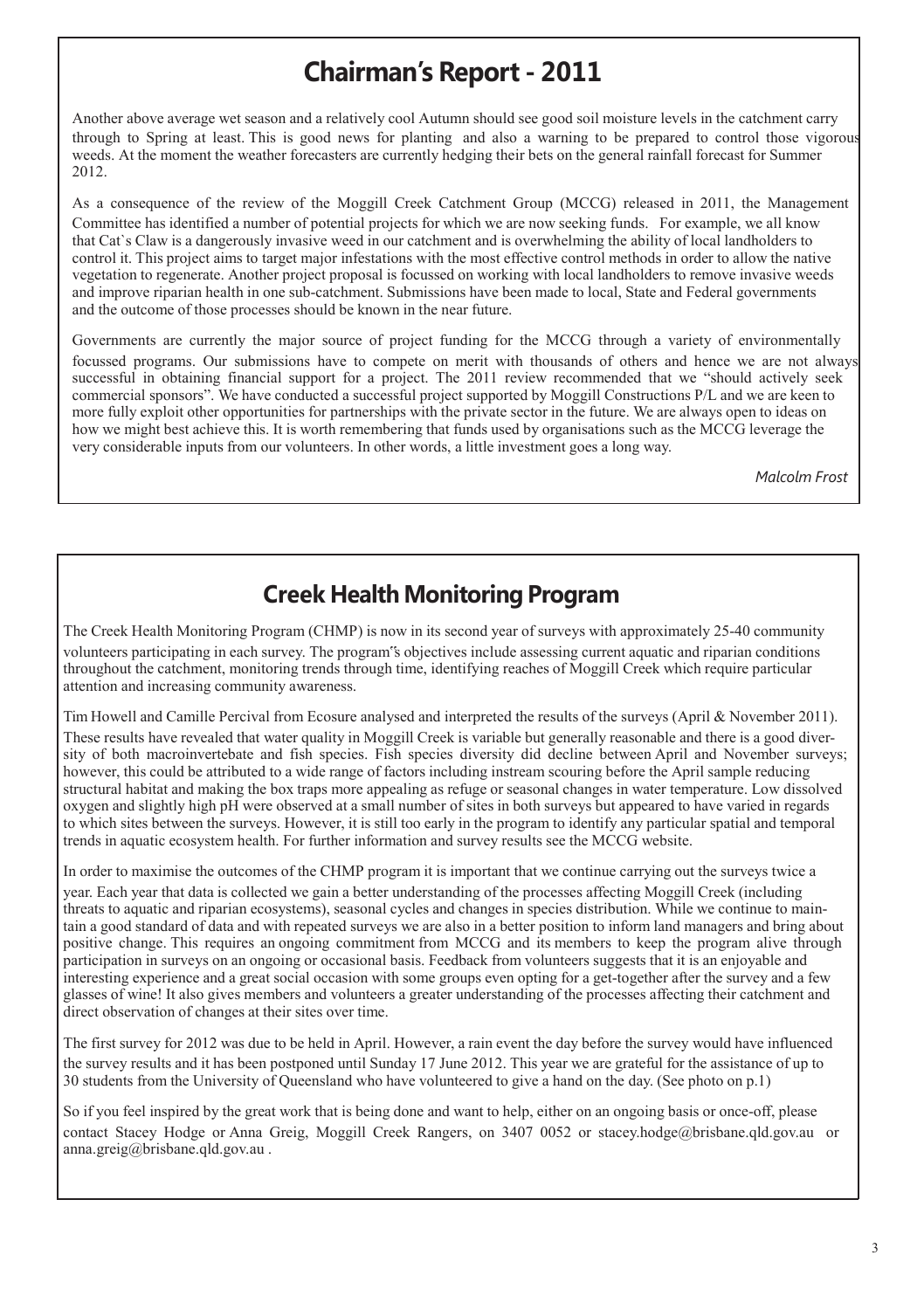#### **Embu panic, a major grass pest along Moggill Creek**

For quite a long time I have been puzzled by a strongly invasive grass weed along Moggill Creek, particularly noticeable near the Showground (see photo on p. 5). Clearly the species is *Megathyrsus maximus* (previously *Panicum maximum)*. Unlike the forms known as green panic and typical Guinea grass, the form along Moggill Creek tends to root strongly at the nodes, even above the soil surface. Thus, once established, prostrate stems or ones flattened by flooding will root into the creek bed, forming trailing plants several metres long.

Closer inspection of the spikelets (the basic unit of a grass seed head) showed that it is not the common green panic, which has hairy spikelets (see photo on p. 5). Also, according to *'Suburban and Environmental Weeds of South-East Queensland'*, it appeared not to be Guinea grass, described as "Along-lived (i.e. **perennial**) **grass** with short underground stems (i.e. **rhizomes**) forming tufted clumps and aboveground stems that are usually upright." Taking a specimen to the Queensland Herbarium, there was considerable interest, and it turned out to be the cultivar Embu, originating in Kenya and described as a form of Guinea grass with "Culms decumbent, rooting at nodes". This cultivar has not been released in Australia for pasture purposes (although it has been studied in field experiments as early as the 1960s). It has rarely been collected in the wild in South-East Queensland. How it got to be so abundant in our Catchment I do not know.

The species *Megathyrsus maximus* was introduced to Australia from Africa for pasture purposes and is a useful species for that purpose. However, all forms are potentially weedy and need to be controlled where the objective is to restore natural habitat. The species is distinguished from native species of *Panicum* by its broad leaves and robustness and (from local *Panicum* species) by the whorl of branches at the base of the flower head (see photo on p. 5).

Control of all varieties of *Megathyrsus maximus* is best done by hand if the area is manageable, as this allows the identification and protection of natives, particularly where the weed grasses do not provide a complete cover. Alternatively actively growing plants may be sprayed with glyphosate, preferably after cutting them back, to reduce bulk and to promote active growth. Make sure to treat plants before flowering, to reduce likelihood of re-contamination by seed.

*Bryan Hacker*

#### **Some herbicides have an undesirable persistence effect**

A number of readily available herbicides persist in the soil for months, adversely affecting germination of desirable species. *Picloram* is the main active ingredient to avoid in overall or broad-scale foliar application of herbicides used to control woody weeds etc. where **Natural Regeneration** of broad-leaf native seedlings is expected. This is because when seeds of broad-leaved plants germinate they take up any remaining residual *picloram* in their root zone. The effect can be lethal, especially if the dose rate has been high enough or insufficient time has elapsed for microbial break-down to sub-lethal levels.Germinating legumes are particularly susceptible to *picloram* - Symptoms include cupping of the cotyledons [i.e.initial seed leaves] which can occur 6 months after application of the herbicide.

Therefore, *picloram* based herbicides should be avoided where germination of desirable broad-leaved species is anticipated. They include *Grazon Extra, Tordon Double Strength, Tordon 75-D* and *Fightback* as sprays; and *Tordon Granules, Access* and *Vigilant Gel* for stem application.

Suitable herbicides for the control of broad-leafed (dicot) weeds which do not damage grasses, and do not have undesirable persistence effects, are readily available in four categories of active ingredient:

2,4D amines, e.g. *Amicide* Metsulfuron-methyl. e.g. *Brush-Off* Fluroxypyr e.g. *Starane Advanced* Dicamba e.g. *Kamba 500*

For further advice, carefully read herbicide labels, also see *Weeds of Southern Qld*, (reviewed in the Summer 2011 issue of this Newsletter)

Please note that Glyphosate, Metasulfuron-methyl and Fluroxy-pyr are the only herbicides that are authorised for use by volunteers on public land. Individuals wanting to use these chemicals on public land must have undertaken the relevant herbicide training. Brisbane City Council (BCC) offers free herbicide training through the Habitat Brisbane Program to registered volunteers. For more information, please contact your relevant BCC officer working in the Habitat Brisbane or Creek Ranger Programs.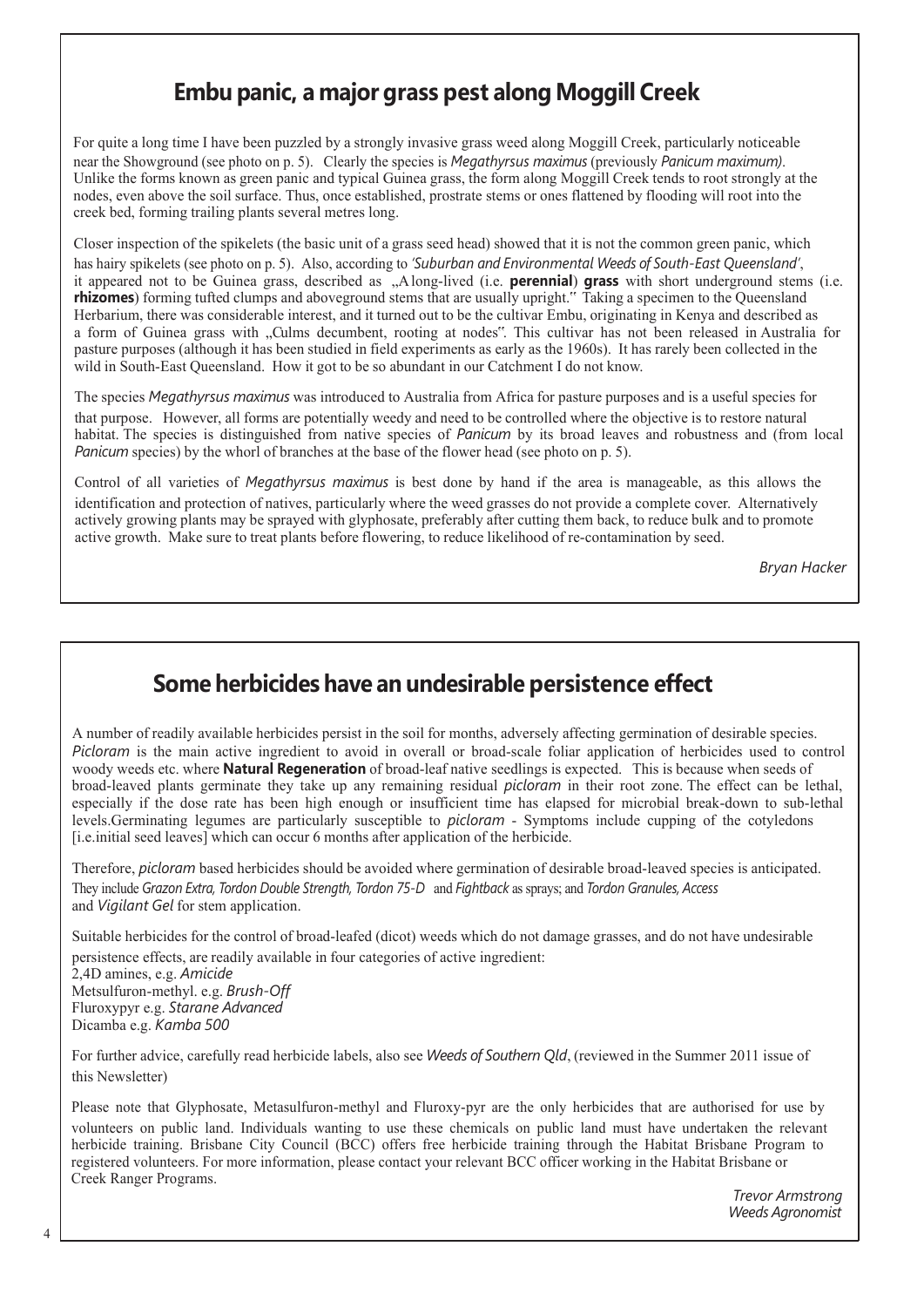

Hairy alectryon - leaf and seedling (see p. 8) Photos: Bryan Hacker





Green panic flower head (above) Spikelet (below)



Embu panic invasion (see p. 4 ) *Photos: Bryan Hacker*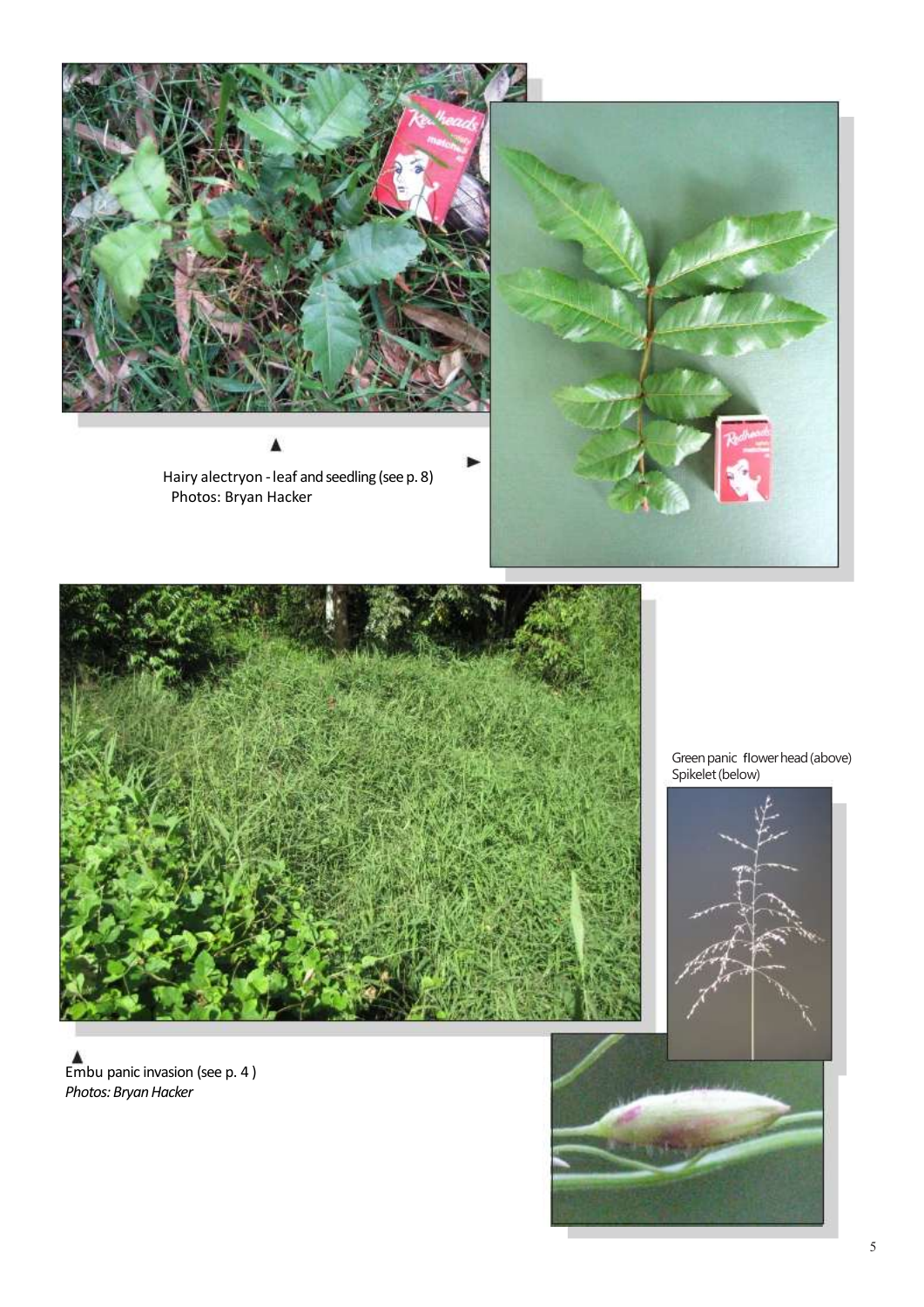#### **Learn by my mistakes**

We put much planning, hard work and at times despair, in to the problems posed by some of our weeds; not least by climbers such as Cat"s Claw, Madiera vine, asparagus and glycine. And rightly so. As climbers, they smother and kill trees, without which we don"t have the essential skeletons of forests which we seek to save and restore. But these skeletons are fleshed out with many species of lesser stature. This article is concerned with the smallest of these, often making up more or less a ground cover of herbaceous species. And it about my experience, attempting to put back dry rain forest, as are many of our members.

I started with treeless land, and via some tree planting and much natural regeneration, which is largely of trees which are more abundant and whose seed is readily moved by birds or wind, I have a fairly satisfactory tree population. But the small species which should be here are few, some having perhaps been lost through past land management practices, or are rare and not readily moved by natural processes, or are not available from our nursery because we don"t get seed. Thus there has been more or less bare ground which has been eagerly pounced on by the numerous (and increasing) escaping exotics, mainly horticultural introductions. These are hindering natural regeneration and displacing some desirable species which may have been there. My message here is that had I taken notice of new arrivals and removed them before they spread, I may have avoided my current dreadful infestations. If you see something unusual, give high priority to learning its identity and immediate removal if it is a weed.

*Graeme Wilson*

## **Advice on bush regeneration**

As with other activities, bush regeneration has a national association, the Australian Association of Bush Regenerators, AABR. Accreditation is required for membership of AABR in order to ensure a high standard of practice amongst members. Generally new members are taught , best practice "by existing experienced members, but it is also possible to be granted membership through an examination procedure. Following a three hour field assessment, covering principles of natural and assisted regeneration, ecology and plant identification, our Landcare Adviser, Bryan Hacker, has recently been successful in obtaining AABR membership. Bryan is available to advise on your property management problems on request (3374 1468).

#### **Deerhurst Park/ Gap Creek Bushcare site andWildlife Corridor**

Deerhurst Park on Brookfield Road runs beside Gap Creek near Deerhurst Road. Section leader Mike Humphreys and his small team of volunteers have done a lot of work on this bushcare site so that there is a walkable track for some 800 metres or more that is well worth a visit. (See photo p 5) This is also the site of the trellis of Richmond Birdwing vines that was done as a cooperative venture between MCCG and the Richmond Birdwing Recovery Network, now Richmond Birdwing Conservation Network, RBCN. Many more birdwing vines continue to be planted throughout the site.

In April RBCN held a training day for Conservation Volunteers Australia at our MCCG Cottage and this was followed by a demonstration planting of birdwing vines at Deerhurst Park. Late April another small group of CVA volunteers spent a day at the site working on hand removing weeds (a continual problem on any bushcare site - private or public – as we all know). Mike Humphreys had collected samples of weed species so they would be recognised. The volunteers also concentrated on hand weeding around staked young plantings. They thoroughly enjoyed their work in a lovely bush setting.

You are invited to visit the park, see how far you can wander through the track beside the creek and note the work done and the work in progress.

*Dale Borgelt*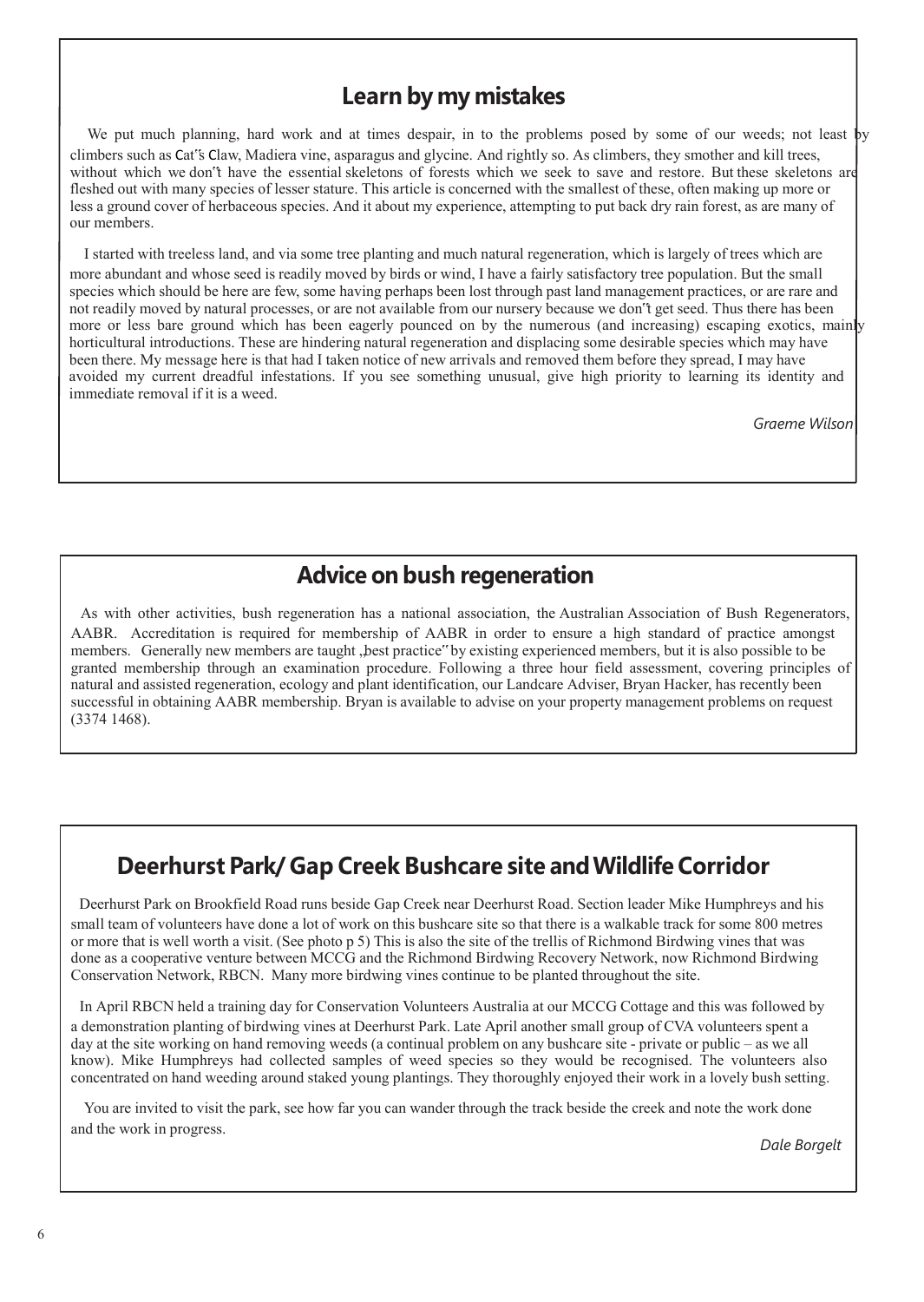#### **Changing Avifauna of Our Area**

Recently I was looking through a stack of books and came across a long lost treasure, "Birds of Brisbane and Environs" This book was published in 1968 and was No 5 in a series of Queensland Museum Booklets. It was written by Donald P Vernon and illustrated by Mary E McKenzie and Susan M Hiley.

It is interesting reading the distribution and abundance of some species when the book was written compared with today. Obviously, Brisbane has grown and land use, especially in the outer suburbs, has changed.

These are direct quotations from the booklet, the italics are mine:

BRUSH TURKEY – "It was common close to the city years ago and is still common in rainforest areas at Mt Nebo and Mount Glorious. Occasionally it is reported in outer urban areas where properties have suitable trees and scrub".

GREY-CROWNED BABBLER – "This resident species is probably one of our most gregarious birds, for it is always seen in company with up to a dozen others. Parties often hop along the ground spreading their tails, and follow the leader as they run up bushes seeking insect food under leaves or bark. C*ommon in outer Brisbane suburbs such as Brookfield, Upper Mt. Gravatt or The Gap"* (See photo p 1)

JACKY WINTER – "This friendly flycatcher is well-known because of its habit of sitting on fence posts, or on the end of a dead branch from which it flies out seeking winged insects. This sedentary species is usually seen singly or in pairs, and appears to be more common in winter. Its numbers seem to have fallen off in the Brisbane area in recent years and this may be due to the use of pesticides on crops. *It is fairly common in suburbslike Moggill and Brookfield*". (See photo p 1)

The loss of the Babblers and Jacky Winters is disappointing; but hopefully we have improved our land management practices and will not drive any more species away.

*Dawn Beck*

### **Yolk-bellied snake-skink – Caughtin Garden Modernisation Drama, Kenmore!!**

Upon turning over some soil in the front recently, I unfortunately sliced through with a shovel, what I thought looked like a peculiar earthworm Good intentions to create a veggie patch failed, but thankfully there were a few more unscathed. Upon further examination I knew this was probably some sort of legless lizard. So I searched looked through reptile identification books and helped narrow down the possibilities with the aid of a geographic search of the fauna recorded within 10km using the amazing online tool Atlas of Living Australia. *Et voila!* - a Yolk-bellied Snake-skink *Ophioscincus ophioscincus*. (Photo p 1) A very distinctive skink and unlikely confused with another species.

This skink is completely limbless, silvery white to pale brown with 4-6 lines of dashes on top and bright yellow to orange underside, giving rise to its name. They grow to about 130mm (97mm body length without tail) and have a blunt-tipped tail. As it is a burrowing skink, it has small eyes and a rounded snout with a waxy cuticle to protect it from abrasion from having to push through typically damp soil and compost.

It is confined to south-eastern Queensland where it can be found in rainforest and adjoining wet sclerophyll forest. Our front yard is anything but native; it has a typical contingent of introduced garden plants such as Foxtail Palm, Golden Cane Palm with an assortment of planted shrubs and environmental weeds. The garden edges are a row of small boulders which may be useful for the skinks to attain warmth. The skinks were found in dryish soil about 15cm below the surface, which also has a layer of old pine bark. Directly above that was a thick layer of environmental weeds such as Zebrina, Mother-in-law's Tongue, Fishbone Fern, Purple Succulent and Creeping Inchplant. Perhaps plants such as Zebrina may help to retain soil and litter moisture content, suitable enough to reduce the chance of desiccation of the skinks? And there were plenty of invertebrates including earthworms which the skinks feed on.

But now it comes to the crux of the matter – whether or not to continue the veggie patch into weedy territory which is also habitat for this little skink. I"m not advocating the retention of environmental weeds in gardens, but when one is faced with the prospect of destroying micro-habitats in our yards, then decision-making becomes a little difficult. Whatever the case, it is amazing and refreshing to see such a delicate and seemingly susceptible species persisting in an urban garden.

#### **References:**

A Complete Guide to Reptiles of Australia, Wilson & Swan (2010) What lizard is that? Introducing Australia"s lizards, Wilson & Swan (2009) Reptiles and Amphibians of Australia, Cogger (2000)